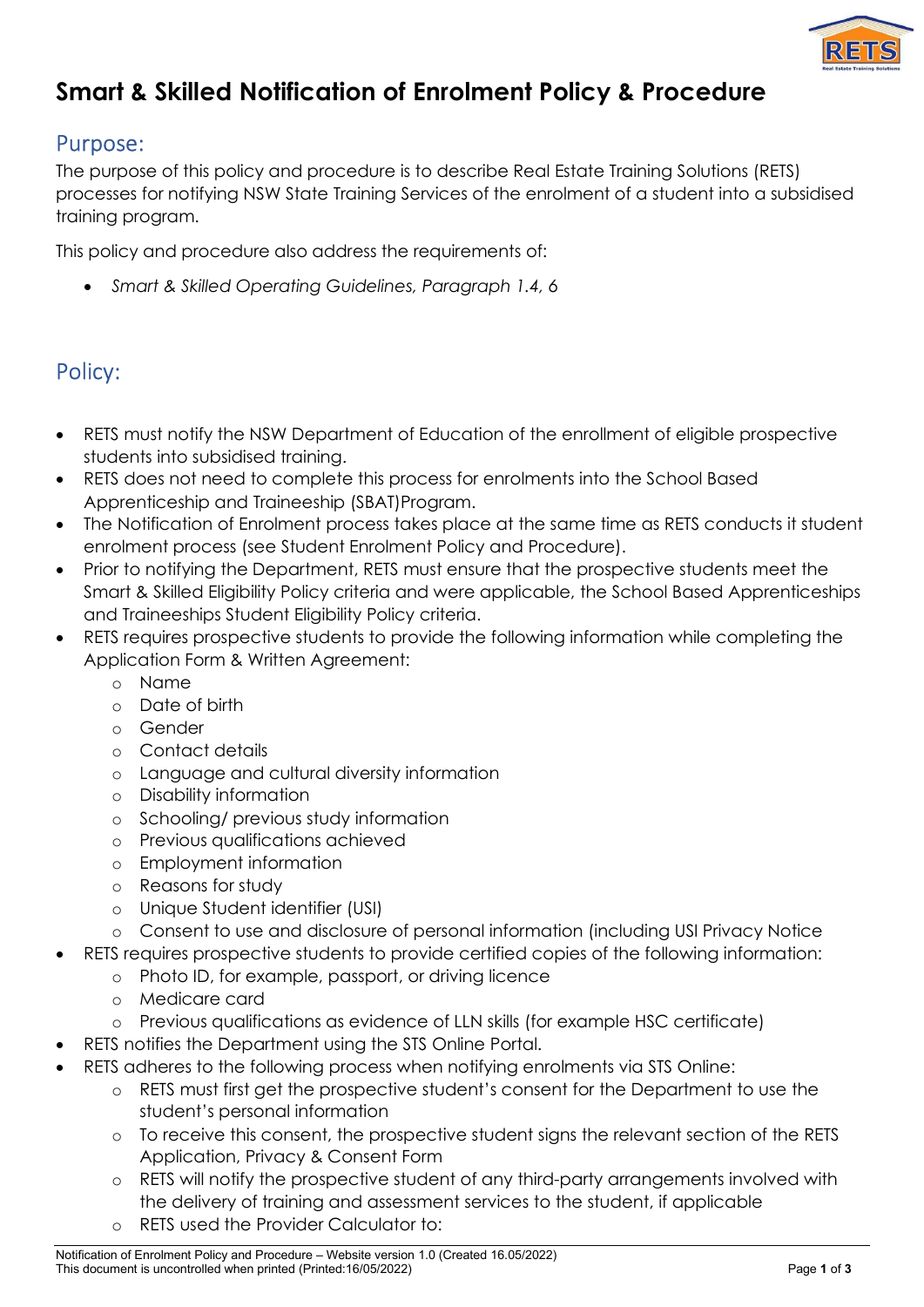

- validate the prospective student's eligibility
- input CT or RPL details, if applicable
- generate Student Fee chargeable
- **Example 2** a generate the Subsidy amount
- o RETS provides the prospective student with details of the fees chargeable via the Eligibility Enquiry Report generated on SDS Online
- o RETS generates a Notification of Enrolment Report Provider Copy from STS Online and retains a hard copy for reference if future fee adjustments occur
- o RETS uses the Application Form and Written Agreement to secure the student declaration in writing confirming that:
	- all information provided by the prospective student to RETS, to allow the Notification of Enrolment Process to be completed, is true, accurate, complete and not misleading in any way
	- a Notification of Enrolment process has not concurrently been completed for the same qualification and/or the same units of competency for the same or other qualification(s)
	- the Prospective Student is aware of any Third-Party arrangements (if applicable),
	- the Prospective Student had been provided with the details of the Student Fee chargeable and the Student Information.
- When RETS has completed the Notification of Enrolment process on STS Online, it will result in the generation of a Commitment ID for the prospective student.
- RETS will commence the enrolled student in the chosen qualification on the planned start date and within the corresponding activity period.
- If the student does not commence inside the activity period linked to the student's commitment ID, RETS will cancel the student's Commitment ID and created a new Commitment ID linked to the relevant Activity Period.
- RETS will submit Training Delivery Data for the enrolled student within 28 days of student's actual start date.
- If RETS does not submit training Delivery Data within 10 weeks of the planned start date for trainees/ apprentices or within 6 weeks for non-apprentice/ trainees, the Commitment ID will expire.

## Procedure:

- Enrolments Officer receives:
	- o Training Plan Proposal (TPP) from Apprenticeship Centre
	- o All completed enrolment documentation returned by prospective student including:
		- completed Enrolment Form and Written Agreement
		- certified copies of photo ID, Medicare card and previous qualifications (if applicable)
- Enrolments Officer logs into STS Online to enter new student information and answer range of questions including:
	- o Qualification to be completed
	- o student's name and personal information (date of birth, address, region, etc.)